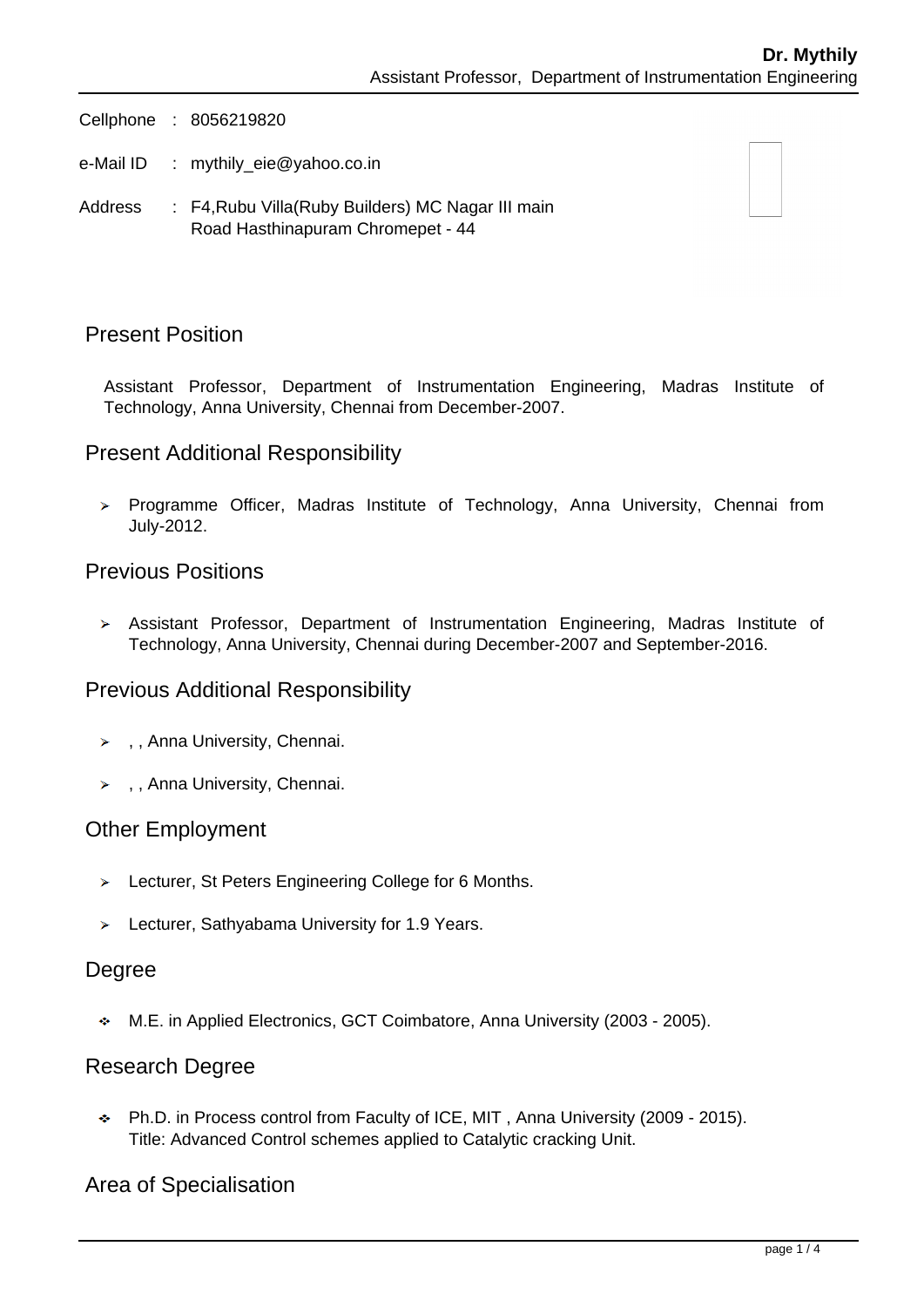Modelling and Control of Industrial Processes, Industrial Instrumentation

## Membership in Professional Organization

 $\triangleright$  ISA

### Research Guidance

Number of M.E./ M.Tech. Projects : 12 Guided Number of M.E./ M.Tech. Projects : 1 **Guiding** 

### Papers Published in Journals

Research Papers Published in International Journals : 2 Research Papers Published in National Journals : 0

- 1. M.Mythily, "Multiloop PI Controller Tuning for Maximum Gasoline Yield in an Industrial Catalytic Cracking Unit", International review on modeling and simulation, published by Praiseworthy praise. Vol. 6, Issue 6, pp. 1968 (2013).
- 2. M.Mythily D.Manamalli R.Raja Nandhini, "Dynamic modeling and improvements in the tuning of PI Controllers for Fluidized Catalytic Cracking Unit", Wseas transactions on systems and control, published by World Scientific and Engineering Academy and Socie. Vol. 10, Issue 1, pp. 297 (2015).

### Papers Presented in Programmes

Research Papers Presented in International Programmes : 5 Research Papers Presented in National Programmes : 4

- 1. "Dynamic Modeling and Control of Boiling Water Reactor (BWR) in Nuclear Power Plant" presented in a National level conference on Instrumentation and Control for Industrial Applications, organised by RMK Engineering College, India .
- 2. M.Mythily Manikandan D.Manamalli, "Dynamic Modeling Simulation and Multivariable Control Strategy applied to catalytic cracking Unit" presented in a International level conference on PACC 2011, organised by CIT Coimbatore, India from 20-Jul-2011 to 22-Jul-2011.
- 3. Rajanandhini M.Mythily D.Manamalli, "Dynamic Yield modeling and control of Fluid Catalytic Cracking Unit for the study of Reactor Temperature effect on Gasoline Yield" presented in a International level conference on International conference on Mathematical modeling & applied soft computing, organised by CIT,Coimbatore, India from 11-Jul-2012 to 13-Jul-2012.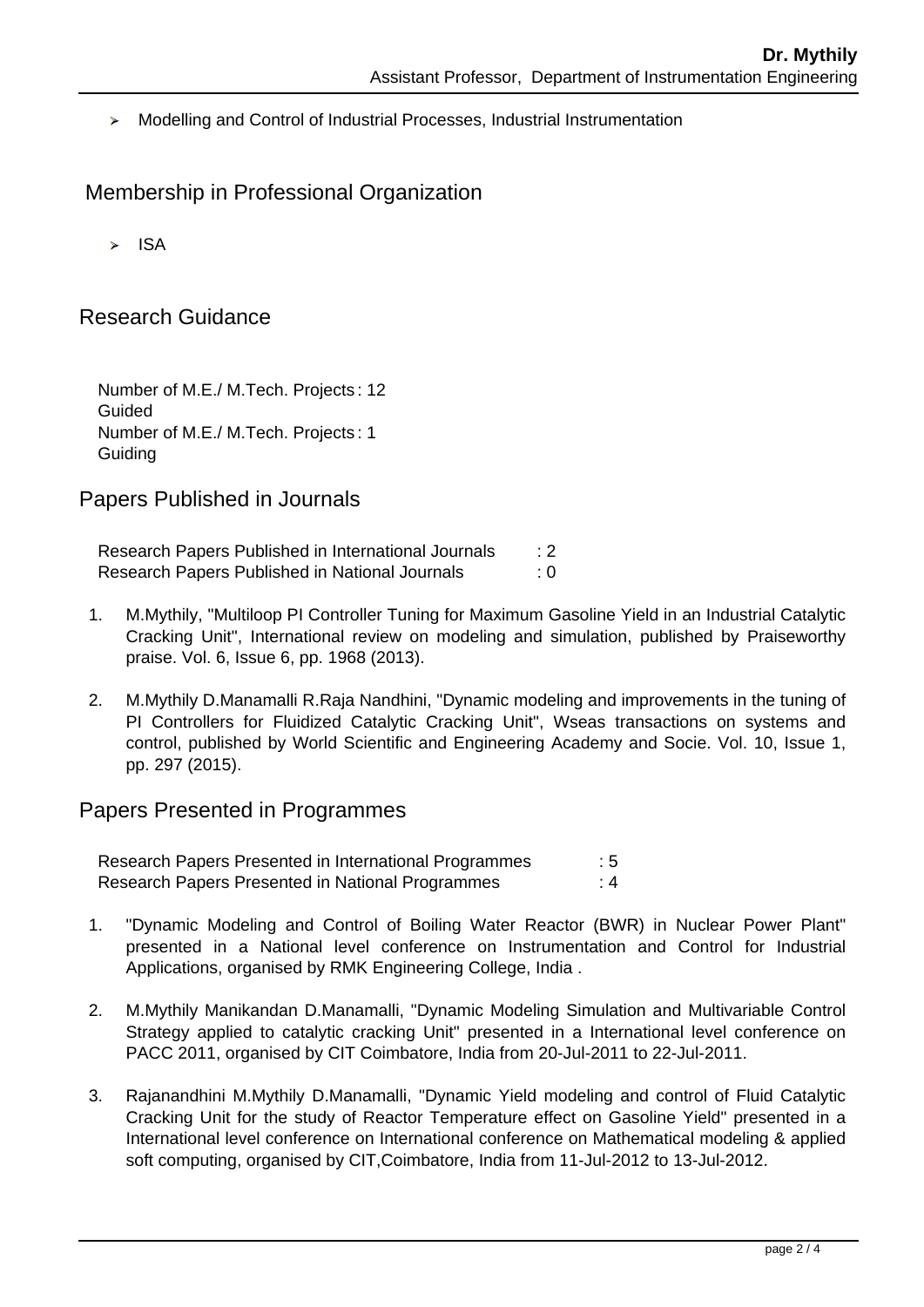- 4. "Investigation on closed loop response of FCCU for gasoline Maximization" presented in a International level conference on International Conference on Global Challenges, Strategies and Solutions in Engineering, Business & Disaster Management, organised by Noorul Islam University,Nagercoil, India from 08-Mar-2013 to 09-Mar-2013.
- 5. "Gasoline Maximization through Generalized Predictive Control in Catalytic Cracking Unit " presented in a International level conference on Trends in Industrial Measurements and Automation, organised by Dept of Instrumentation MIT, India from 22-Dec-2013 to 24-Dec-2013.
- 6. "Effect of Independent Variables on the Maximization of Gasoline Yield and Closed loop studies in Catalytic Cracking Unit" presented in a National level conference on Industrial Technology, organised by Bannari Amman Institute of Technology, India from 26-Feb-2014 to 27-Feb-2014.
- 7. S.Vinothini M.Mythily, "Optimal control of a batch Bioreactor" presented in a National level conference on Recent trends in Instrumentation and control, organised by Dept of Instrumentation MIT, India from 13-Mar-2015 to 14-Mar-2015.
- 8. "Characterization of water dynamics and modeling of an open channel Irrigation system" presented in a National level conference on Recent trends in Instrumentation and control, organised by Dept of Instrumentation MIT, India from 18-Mar-2016 to 19-Mar-2016.
- 9. "Development Of A Flow Model For Efficient Control Of Open Channel Irrigation System" presented in a International level conference on Development Of A Flow Model For Efficient Control Of Open Channel Irrigation System, organised by Dept of Instrumentation MIT, India from 30-Mar-2016 to 31-Mar-2016.

### Current Sponsored Projects

 1. "Establishment of Calibration Centre for Critical Care Equipment", funded by DST.. Project Cost: 2.98.

# Programme Organized

 1. Coordinator, National level workshop on "Trends in Intelligent Instrumentation" from 26-Aug-2016 to 27-Aug-2016.

### Invited Lectures

- 1. Delivered a Lecture on "Chromatography" in Guest Lecture organized by Velammal Engineering College , Chennai (11-Oct-2012).
- 2. Delivered a Lecture on "Fiber optic and Piezo electric sensors" in Guest Lecture organized by Jeruselem Engineering College, Chennai (05-Apr-2016).
- 3. Delivered a Lecture on "Fiber optic and Piezo electric sensors" in Guest Lecture organized by Jeruselem Engineering College, Chennai (05-Apr-2016).